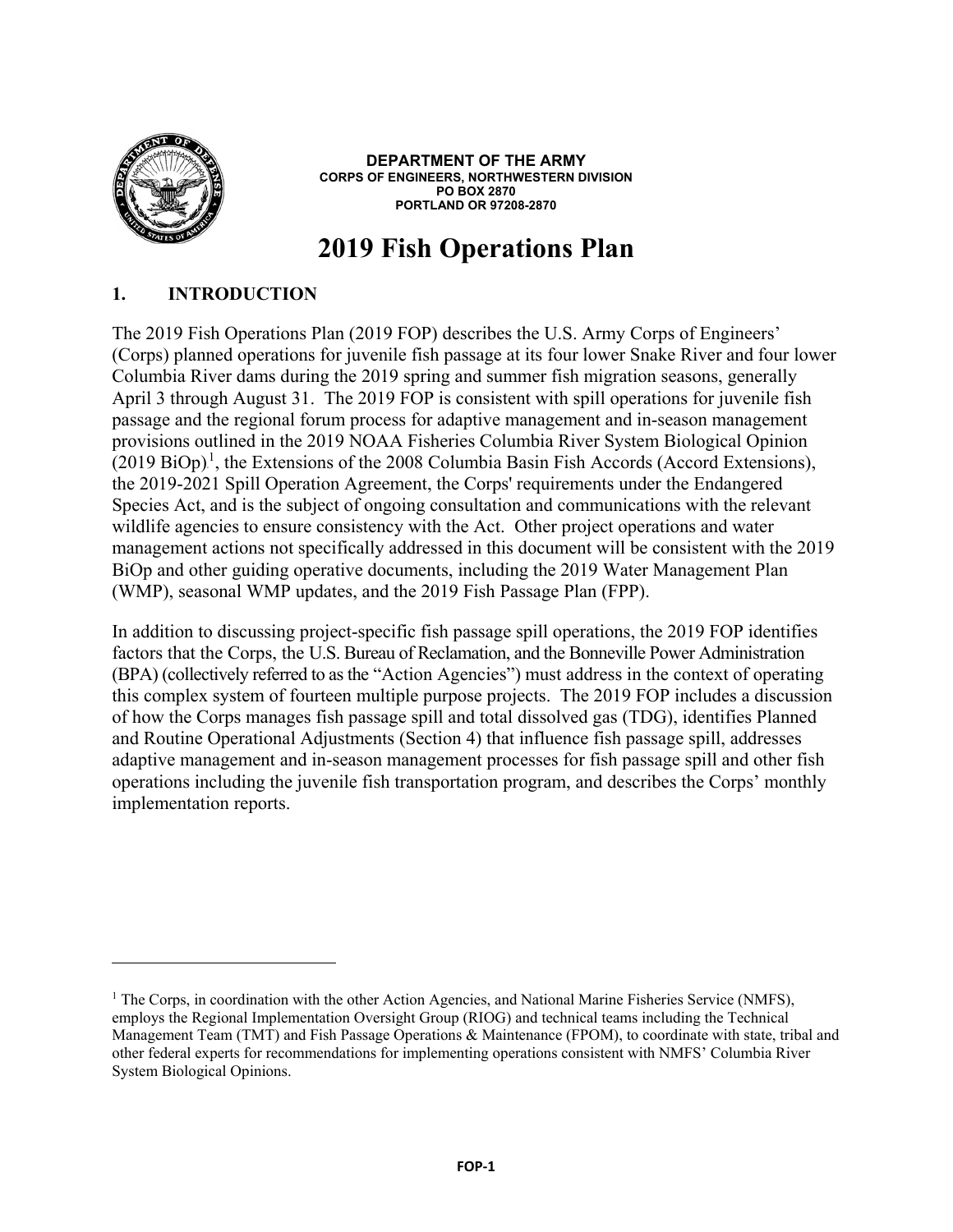# **2. MANAGEMENT OF SPILL FOR FISH PASSAGE AND TDG**

## **State Water Quality Standards for TDG**

The Corps will manage spill for fish passage in 2019 consistent with the State of Washington and the State of Oregon total dissolved gas (TDG) water quality standards (WQS).<sup>2,3</sup> Both states have accommodated levels of TDG above 110% for fish passage spill operations for ESA-listed juvenile salmonids at Corps projects on the lower Snake and lower Columbia rivers as follows:

Washington Short-Term Criteria Modification (Spring) and Criteria Adjustment (Summer):

- Spring: April 3 June 20 (for lower Snake River dams); April 10 June 15 (for lower Columbia River dams)
	- o TDG must not exceed an average of one hundred twenty percent as measured in the tailraces fixed-monitoring sites in the tailrace of each dam. These averages shall be measured as an average of the twelve highest hourly readings in a calendar day; and
	- o TDG must not exceed a two-hour instantaneous level of one hundred twenty-five percent of saturation for any two hours during the twelve highest hourly measurements per calendar day as measured in the fixed-monitoring sites in the tailrace of each dam.
- Summer: June 21 August 31 (for lower Snake River dams); June 16 August 31 (for lower Columbia River dams)
	- o TDG must not exceed an average of 115% as measured in the forebays of the next downstream dams and must not exceed an average of 120% as measured in the tailraces of each dam (these averages are measured as an average of the 12 highest consecutive hourly readings in any one day, relative to atmospheric pressure); and
	- o A maximum TDG one hour average of 125% must not be exceeded during spillage for fish passage.

Oregon Standard Modification (Spring and Summer):

- Spill must be reduced when the average TDG concentration of the 12 highest hourly measurements per calendar day exceeds 120% of saturation in the tailraces of McNary, John Day, The Dalles, and Bonneville dams' monitoring stations.
- Spill must be reduced when instantaneous TDG levels exceed 125% of saturation for any 2 hours during the 12 highest hourly measurements per calendar day in the tailraces of McNary, John Day, The Dalles, and Bonneville dams' monitoring stations.

<sup>&</sup>lt;sup>2</sup> WASH. ADMIN. CODE §173-201A-200(l)(f)) provides the maximum TDG criteria for each of the aquatic life use categories and displays Table 200 (I)(f) that states: "Total dissolved gas shall not exceed 110 percent of saturation at any point of sample collection." The code also addresses exceptions and adjustments, including a provision allowing for an adjustment of the TDG criteria to aid fish passage over hydroelectric dams when consistent with an approved gas abatement plan.

 $3$  OR. ADMIN. R. 340-041-0031 provides in part: "the concentration of TDG relative to atmospheric pressure at the point of sample collection may not exceed 110 percent of saturation." OR. ADMIN. R. 340-041-104(3) identifies findings the Environmental Quality Commission must make for the purpose of allowing increased spill for salmon migration. *See* [http://pweb.crohms.org/tmt/wqnew/state\\_tdg\\_waivers/or/2015\\_5yr.pdf](http://pweb.crohms.org/tmt/wqnew/state_tdg_waivers/or/2015_5yr.pdf)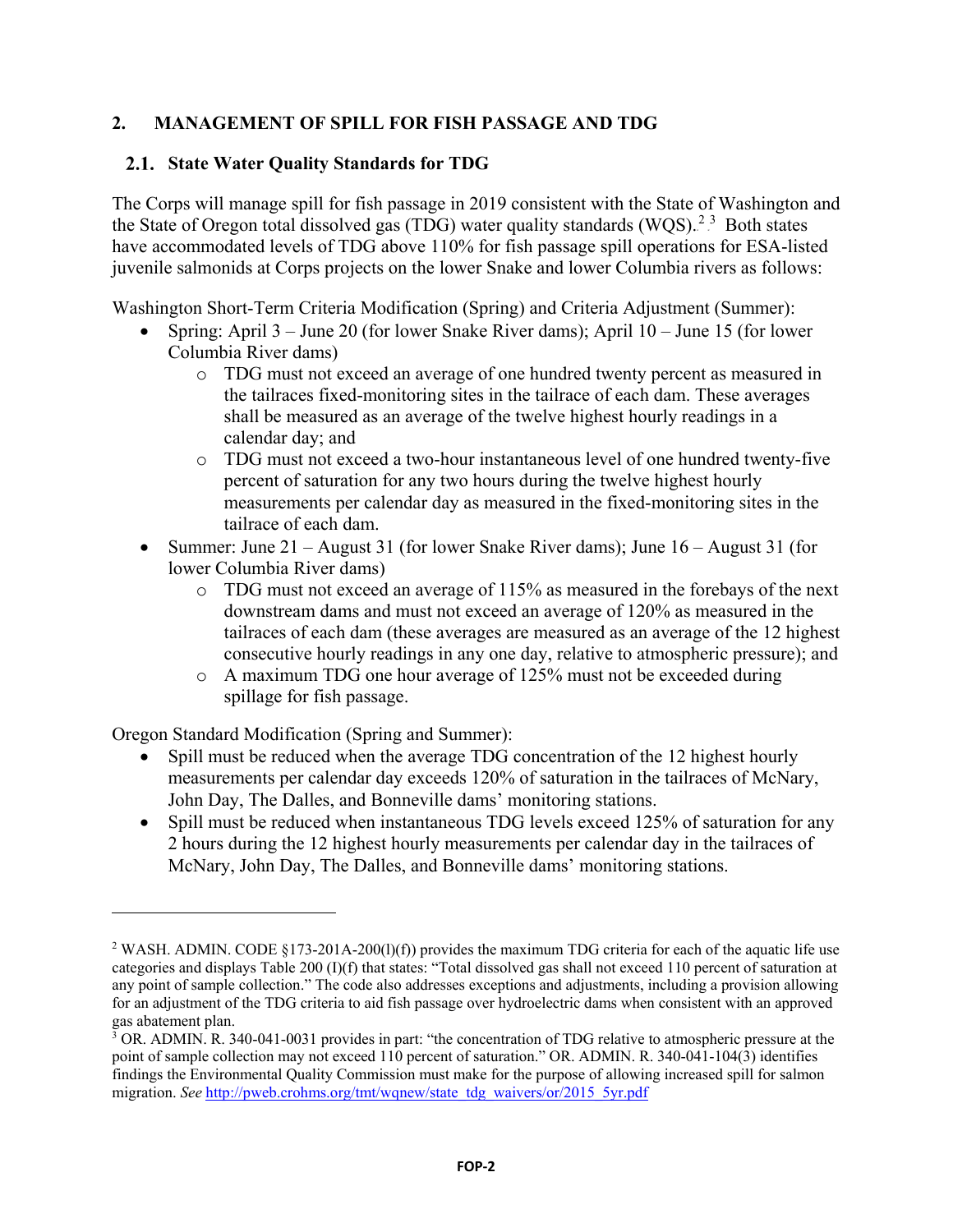The terminology that has been adopted to refer to the State TDG WQS is the "gas cap." Gas cap spill is spill to the maximum level that meets, but does not exceed, the TDG criteria allowed under state law. In its implementation of spill for fish passage, the Corps will operate its fish passage projects in 2019 in accordance with the State TDG standards described above, including applying the different state calculation methodologies. When the standards vary or conflict, the Corps will apply the more stringent standard.

# 2.2. Spill Caps

The Corps' Reservoir Control Center (RCC) is responsible for daily management of spill operations responsive to changing conditions to manage TDG within all applicable State standards. To accomplish this, the RCC sets "spill caps" for each of the Corps' lower Columbia and lower Snake River projects on a daily basis throughout the fish passage spill season. Spill caps are the maximum spill level at each project that is estimated to meet, but not exceed, the gas cap. In spring 2019, the spill cap will be the hourly target spill level for a portion of the day as described below in Section 6, Table 3.

To calculate spill caps, the Corps evaluates observed and forecasted variables that influence TDG levels, including: (1) environmental conditions (e.g., total flow, wind, ambient temperature, barometric pressure, and incoming TDG from upstream); and (2) project operations (e.g., spill level, spill pattern, tailwater elevation, proportion of flow through the turbines, and project configuration). These data are used as input variables into the System TDG (SYSTDG) model in order to estimate TDG levels several days into the future. The Corps runs SYSTDG as a realtime operations tool, when appropriate, to forecast TDG levels at the Corps' projects. As warranted, the Corps will cross-check projected spill caps with SYSTDG results and consider observed data to make appropriate spill cap adjustments.

During spill for fish passage, the Corps reviews spill caps on a daily basis and adjusts as necessary to define the maximum spill level that maintains TDG within applicable State standards. Additional information about how the Corps will manage TDG is described in the "Current Procedures for Setting Spill Caps" available at: <https://pweb.crohms.org/tmt/documents/wmp/2019/>

The fish passage projects may spill more than the target spill levels identified in Tables 3 and 4 due to high river flow that exceeds powerhouse hydraulic capacity or due to a lack of power demand (load). During periods when spill is above the spill cap due to lack of load conditions, the Corps will attempt to manage excess TDG on a system-wide basis by incrementally increasing spill at projects throughout the system in the order of priority defined in the Spill Priority List. For this purpose, the RCC also defines spill levels to target TDG in project tailraces of 122%, 125%, 127%, 130%, and 135%. The order of priority is coordinated with regional sovereigns in the TMT to allocate spill to projects to best manage system TDG while also considering how best to protect fish and other aquatic biota.

# **3. SPILLWAY OPERATIONS AND SPILL LEVEL PRECISION**

The Corps plans to achieve the target spill levels defined in Tables 3 and 4 to the extent feasible; however, actual hourly spill levels at each dam may vary slightly depending on the precision of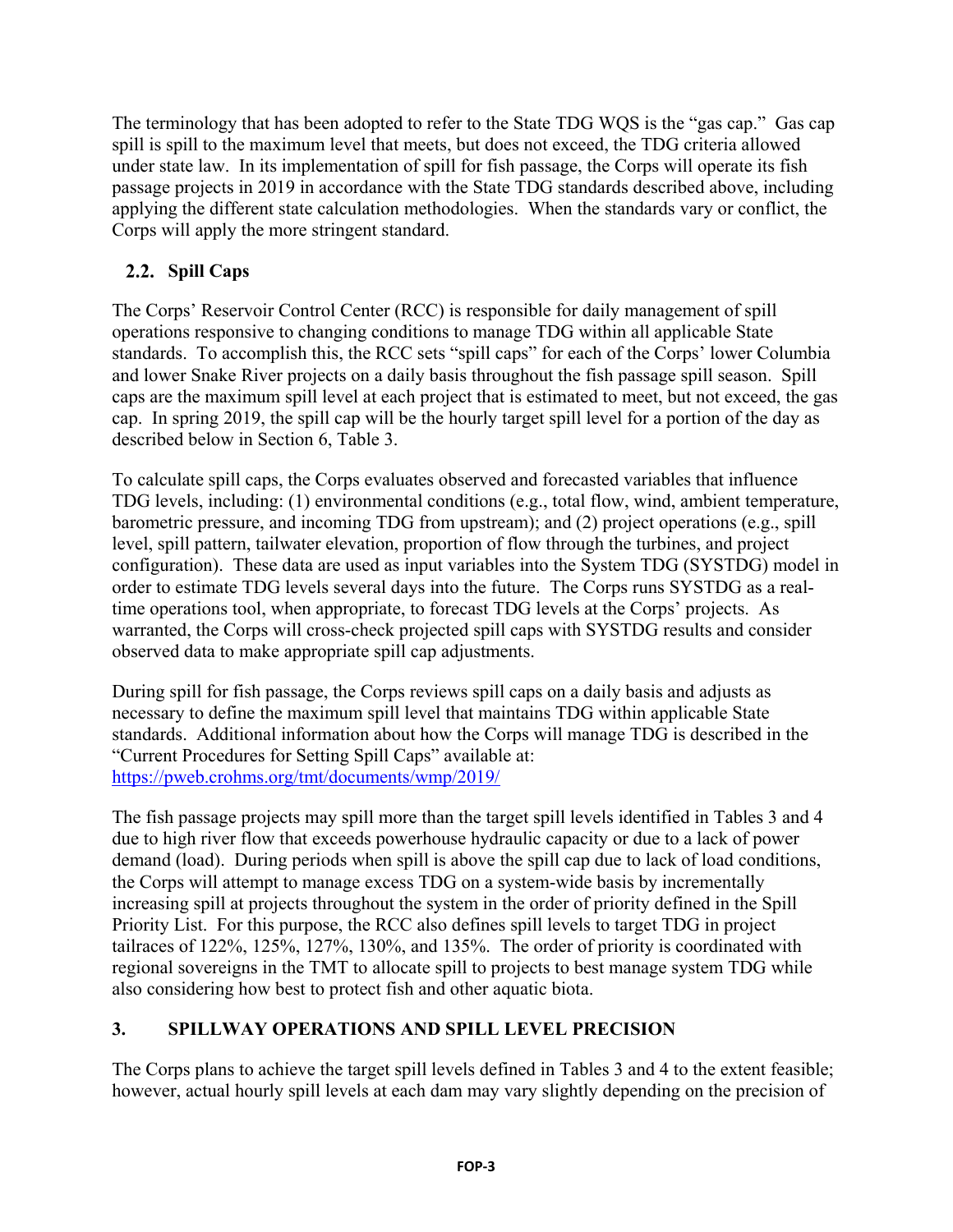the spillbay gate settings, real-time fluctuations in flow and/or project head, or automatic load following**.** At each project, spill is distributed across the spillway according to patterns defined in the project-specific chapters of the FPP.<sup>4</sup> to provide favorable fish passage conditions.

Spillbay gates are opened to the settings identified in the FPP spill pattern table that correspond to the spill level that is closest to, but may be slightly higher or lower than, the target spill level. Due to these limitations in spill level precision, the observed hourly average spill level may range up to  $\pm 2$  kcfs from the target spill level (or  $\pm 3$  kcfs at The Dalles and Bonneville dams, as described in Section 8). When target spill is a percentage of total outflow, the hourly spill level is calculated to be within  $+/-1\%$  of the target percentage (or  $\pm 4\%$  at Little Goose as described in Section 8). Snake River projects will make spillbay gate setting changes as soon as feasible in response to target spill changes; however, there may be instances when spill level changes are delayed by up to 1 hour due to operation of the navigation locks.

## **4. MODIFICATIONS TO PLANNED OPERATIONS AND IN-SEASON MANAGEMENT**

For planning purposes, the operations described in the 2019 FOP assume average runoff conditions. Actual runoff varies in magnitude and timing, and observed river flow may be higher or lower than average at any time such that modifications to the planned operations may be required. To accommodate these varying runoff conditions and other routinely observed conditions as they arise, the Corps, in conjunction with the other Action Agencies and NOAA Fisheries, coordinates with regional sovereigns on these conditions and other planned operations through the review of the 2019 FOP prior to spring spill operations (see section 4.1). The Corps responds in real-time to these routine conditions and planned operations by implementing adjustments as conditions require without additional coordination.

For unanticipated and unplanned conditions that are not pre-coordinated, the Corps will respond as necessary to adjust to the condition, and when possible, will use the existing regional coordination process.<sup>5</sup> to adaptively manage and make necessary in-season adjustments in spill and other fish operations (e.g., spill levels, spill caps, spill patterns, juvenile fish transportation, and pool operating ranges).

<sup>4</sup> The FPP is coordinated annually with regional sovereigns through the FPOM.

<sup>5</sup> In-season adaptive management changes in spill levels could include adjustments that address unintended biological consequences caused by spill (e.g., adult passage delays), for the juvenile fish transportation program, for research activities for studies to evaluate fish passage facilities, survival, or other fish-related issues. Spill patterns and biological testing protocols that have not been coordinated to-date will be considered through the regional coordination process using the Corps' Anadromous Fish Evaluation Program (AFEP) subcommittees, which include the TMT, the Studies Review Workgroup (SRWG), Fish Facility Design Review Work Group (FFDRWG), and FPOM.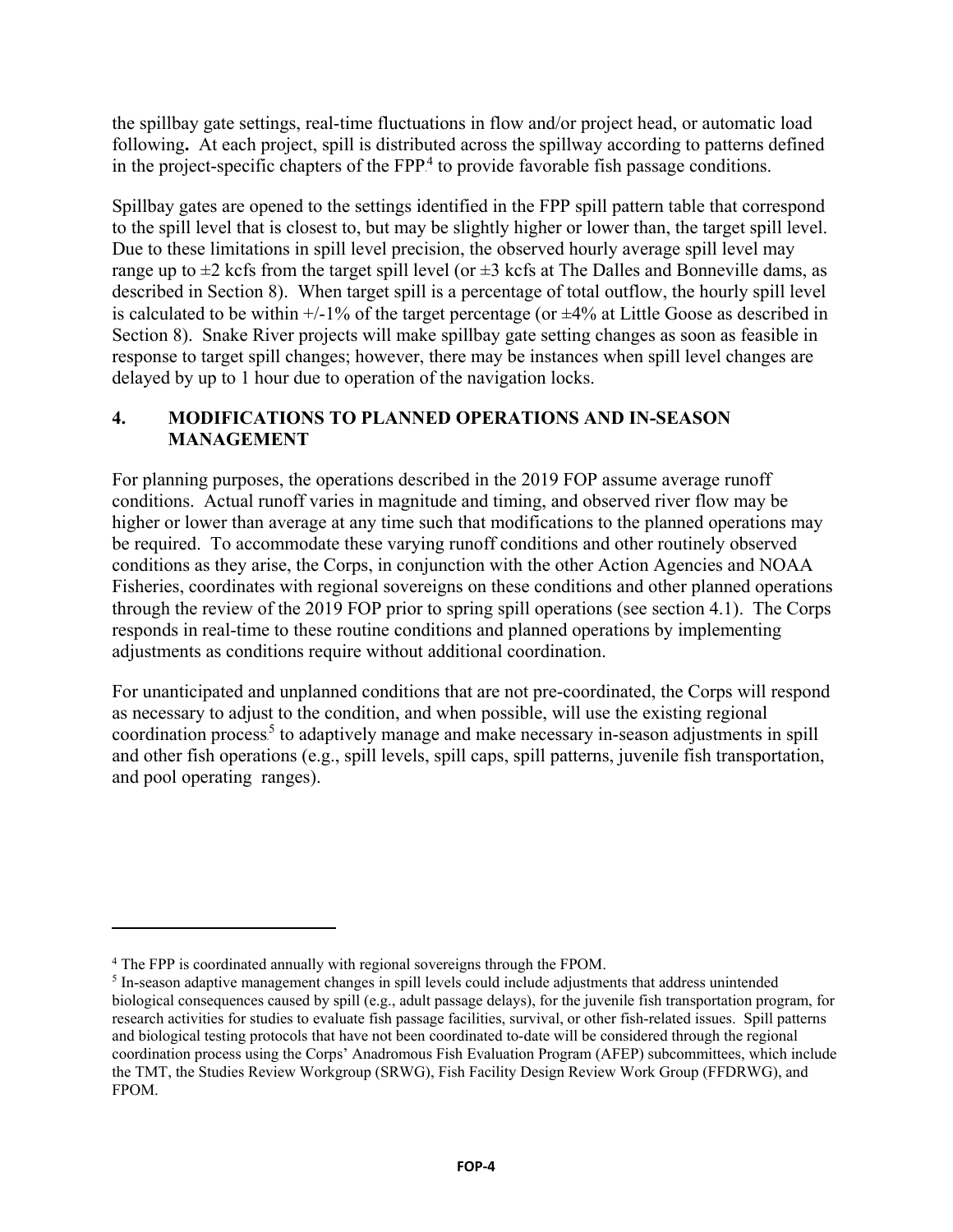## **Conditions that May Require Adjustments to Planned Operations**

Under certain conditions or circumstances, the Corps may be required to adjust spill higher or lower than the target spill level at one or more projects.

Planned and Routine Operational Adjustments:<sup>6</sup>

- 1. High flow conditions that exceed powerhouse hydraulic capacity and require spilling more than the target spill level.
- 2. Low flow conditions that require adjustments in spill level while maintaining project minimum generation requirements (see section 4.3.1. below).
- 3. Lack of power demand (load) resulting in increased spill.
- 4. Scheduled turbine unit and/or transmission outages that reduce powerhouse hydraulic capacity and require spilling more than the target spill level.\*
- 5. Standard operations for transmission reliability (see section 4.4.1. below)\*
- 6. Navigation safety concerns (see section 4.6. below).\*
- 7. Transition periods between Gas Cap spill and Performance Standard spill hours may result in actual hourly spill levels that are slightly higher or lower than targeted spill levels.

Non-routine or Unplanned Operational Adjustments:<sup>7</sup>

- 1. Contingency operations for transmission reliability (see section 4.4.2 below).
- 2. Fish emergencies (e.g., high river temperatures that exceed levels safe for fish, adult fish passage blockages, etc.).
- 3. Conditions related to project safety (e.g., erosion), health and human safety, navigation, or other unforeseen events that require spilling more or less than the target spill level.<sup>8</sup>
- 4. Other circumstances including human or programming error, unscheduled maintenance or outage, operational limitations (e.g., physical limitations of gate settings and spill

<sup>6</sup> Planned and Routine Operational Adjustments are spill adjustments due to (1) conditions that occur routinely every year (e.g., high or low flow), or (2) planned operations (e.g., scheduled maintenance, transit of fish transport barge in the tailrace). These are considered pre-coordinated through regional sovereign review of the FOP and the FPP, and are implemented by the Action Agencies as conditions require and without additional coordination through the regional forum processes. Spill adjustments due to routine or planned operations are included in the monthly FOP Implementation Report in the hourly spill and flow charts (plots), and conditions with an (\*) are reported in the "Pre-Coordinated Operations" Table. The FPP (Appendix A) identifies actions with pre-coordinated dates.

<sup>&</sup>lt;sup>7</sup> Spill adjustments that occur due to non-routine or unplanned conditions or operations are implemented by the Action Agencies as conditions require and/or as coordinated with regional sovereigns through the in-season adaptive management process. Non-routine or Unplanned Operational Adjustments that affect spill levels are reported in the FOP Implementation Report Variance Table (and when warranted, a description may also be included in the Operational Adjustments section). When a Non-routine or Unplanned Operational Adjustment does not affect spill levels, information about this is provided in the Operational Adjustments section. If an adjustment continues into the next month, the adjustment is reported in the Pre-Coordinated Operations Table.

<sup>&</sup>lt;sup>8</sup> When a generator requires repair, ongoing operations may require modification in order to prepare a turbine unit for the necessary maintenance without further damaging infrastructure or jeopardizing personnel safety. In order to safely install taillogs in a unit adjacent to the spillway, it may be necessary to cease spill through some spillbays for up to 6 hours during the installation of the physical barriers to isolate the area and subsequently dewater the draft tube environment. An alternate spill pattern for use during the maintenance period using the remaining spillbays will be coordinated through FPOM.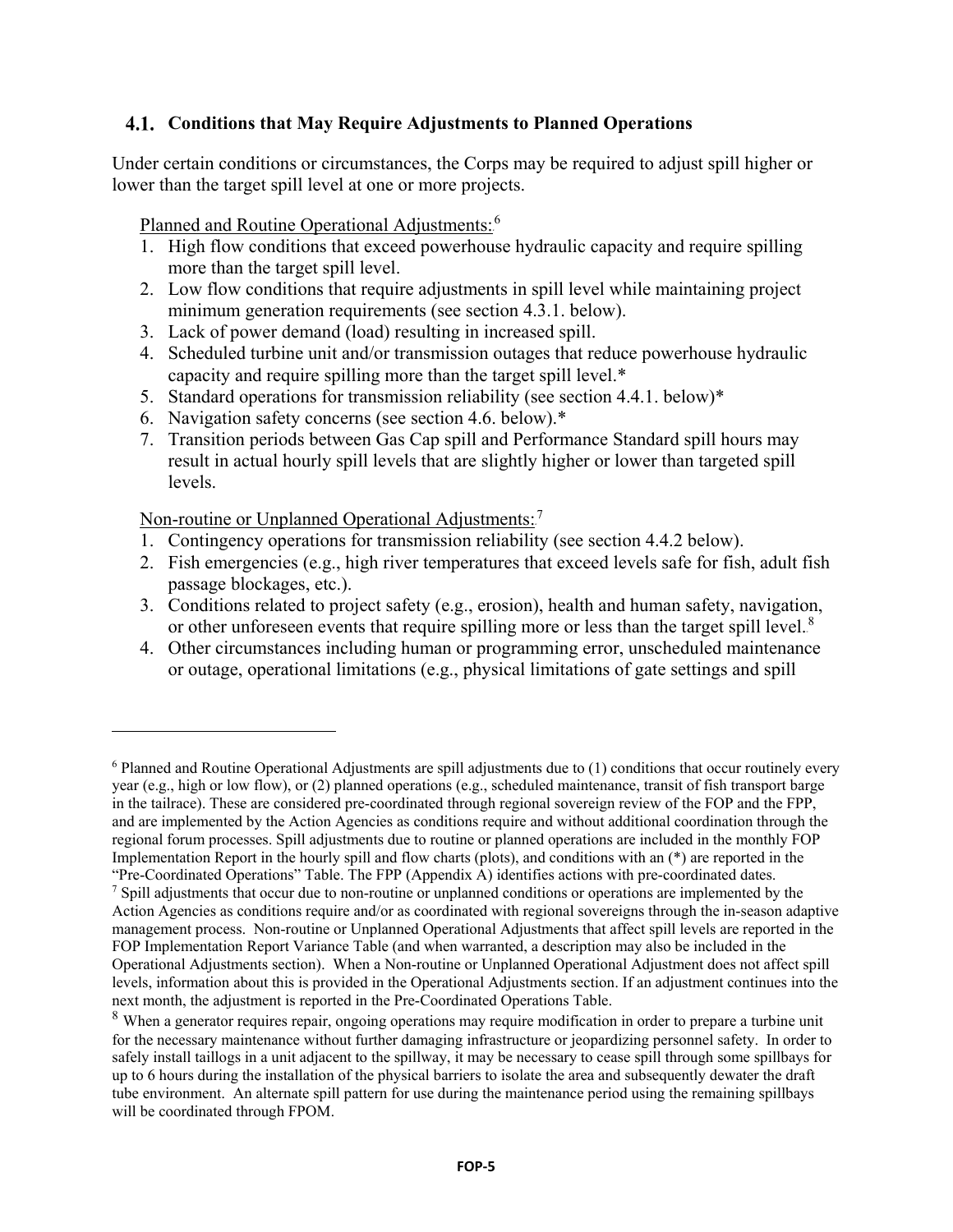patterns outside of the level of precision defined in section 3 above, forebay elevations), and other unanticipated events or emergencies.

5. In-season adjustments following adaptive management coordination through the existing regional coordination process (see section 4).

# **TMT Emergency Protocols**

The Corps and the other Action Agencies will operate the fourteen Columbia River System (or CRS) projects in emergency situations in accordance with the 2019 WMP Emergency Protocol (WMP Appendix 1). This protocol identifies the process the Action Agencies, in coordination with NOAA Fisheries, will use in the event of an emergency concerning project operations that impact planned fish protection measures. The emergency protocols also address the process for coordination with regional sovereigns. The most recent version of the Emergency Protocols is located at: [http://pweb.crohms.org/tmt/documents/wmp/2019/Final/emerproto/](http://pweb.crohms.org/tmt/documents/wmp/2018/Final/emerproto/)

## **Low Flow Operations**

## **4.3.1. Minimum Generation**

All lower Snake and lower Columbia River dams have a minimum generation requirement that has been established to support power system reliability (see section 4.4.). The Corps has identified minimum generation powerhouse outflow values derived from the lower limit of the  $\pm 1\%$  peak efficiency operating range defined in the project-specific chapters of the FPP and from actual generation records (see Table 1). Values stated in Table 1 are approximate ranges that account for varying head or other small adjustments in turbine unit operation that may result in variations from the reported minimum generation flow and spill amount. Conditions that may result in minor variations include:

- 1. Varying pool elevation: as reservoirs fluctuate within the operating range, flow rates through the generating unit change.
- 2. Generating unit governor "dead band": the governor controls the number of megawatts the unit should generate, but cannot precisely control a unit flow; variations may be 1-2% of unit flow. These variations can affect minimum generation ranges in Table 1.
- 3. System disturbances: once a generator is online and connected to the grid, it responds to changes in system voltage and frequency. These changes may cause the unit to increase or decrease flow and generation slightly within an hour. Individual units operate differently from each other and often have unit specific constraints.
- 4. Generation control systems regulate megawatt (MW) generation only, not flow through individual turbine units.

All of the lower Snake River powerhouses may be required to keep one generating unit online at all times for power system reliability under low river flow conditions, which may result in a reduction of spill at that project if there is insufficient flow in the river. Generally, units 1–3 are the first priority units for operation during the fish passage season for adult fish attraction flow to the fish ladders, but unit priority is also based on availability. During low river flow conditions, the Corps will operate the lower Snake River and lower Columbia River projects to the unit priority order specified in the FPP and minimum generation ranges identified in Table 1.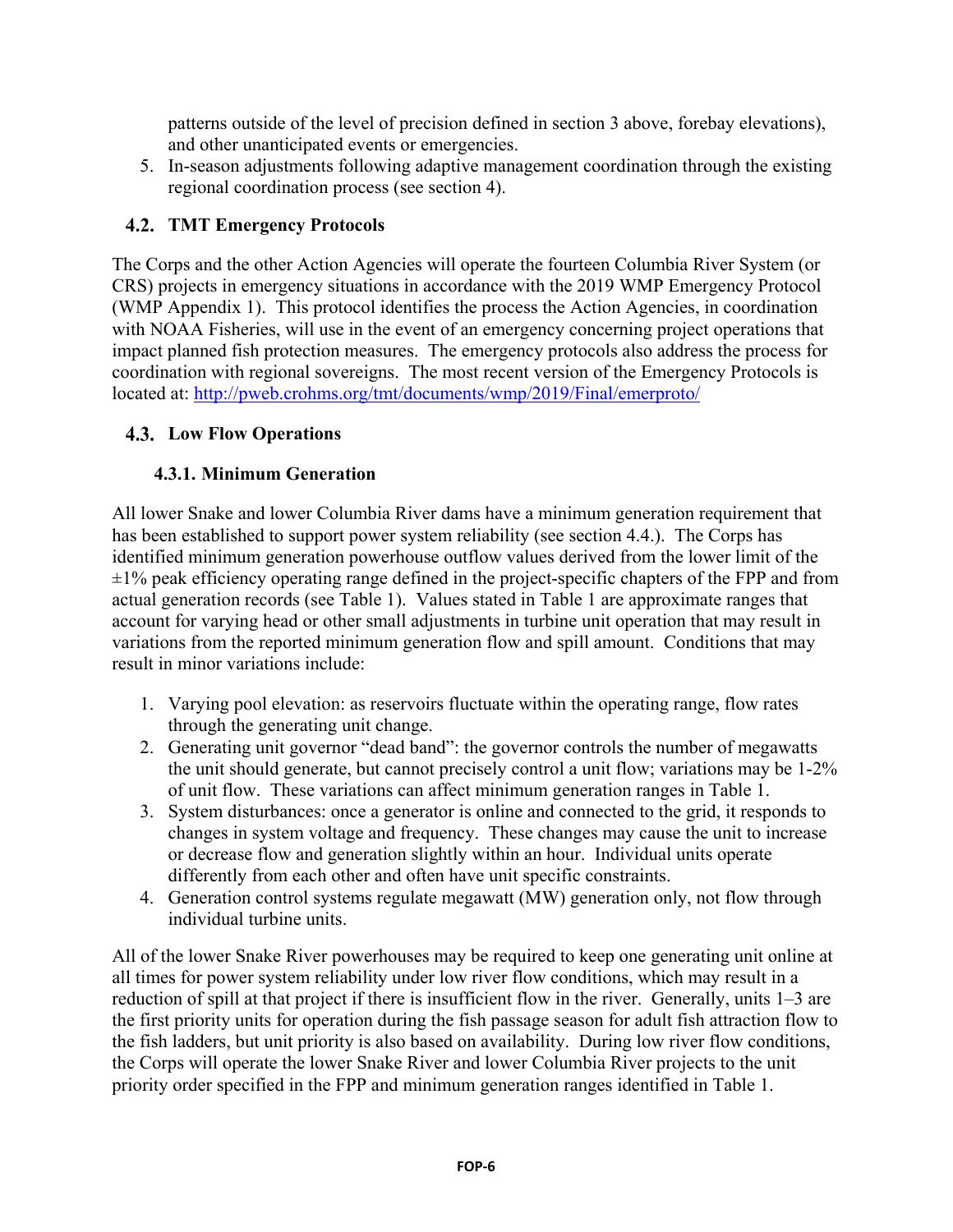| Project                 | <b>Turbine</b><br>Unit | Minimum Generation Flow Range <sup>1</sup><br>(kcfs) |
|-------------------------|------------------------|------------------------------------------------------|
| <b>Lower Granite</b>    | 1, 3                   | $11.8 - 12.9$                                        |
|                         | $2^2$                  | $17.5 - 18.5$                                        |
|                         | 4, 5, 6                | $13.7 - 14.8$                                        |
| <b>Little Goose</b>     | 1, 2, 3                | $11.3 - 11.8$                                        |
|                         | 4, 5, 6                | $13.8 - 14.4$                                        |
| <b>Lower Monumental</b> | 1, 3                   | $11.1 - 12.3$                                        |
|                         | $2^2$                  | $11.8 - 13.9$                                        |
|                         | 4, 5, 6                | $14.1 - 14.9$                                        |
| <b>Ice Harbor</b>       | $\mathbf{I}$           | $8.4 - 10.1$                                         |
|                         | $2^3$                  | <b>TBD</b>                                           |
|                         | 3 <sup>3</sup>         | <b>TBD</b>                                           |
|                         | $\overline{4}$         | $9.4 - 10.6$                                         |
|                         | $5, 6^2$               | $13.1 - 14.1$                                        |
| <b>McNary</b>           | N/A<br>$50 - 60$       |                                                      |
| <b>John Day</b>         | $50 - 60$<br>N/A       |                                                      |
| <b>The Dalles</b>       | N/A<br>$50 - 60$       |                                                      |
| <b>Bonneville</b>       | N/A                    | $30 - 40$                                            |

**Table 1.─ Minimum generation flow ranges (kcfs) for turbine units at Corps**  hydropower projects on the lower Snake and lower Columbia rivers.<sup>9</sup>

1. "Minimum Generation" is the minimum number of megawatts (MW) that must be generated at each project in order to support power system reliability. This table defines the resulting flow range (kcfs) through turbines, which is a function of power output (MW), turbine efficiency, and project head.

2. Lower Granite Unit 2, Lower Monumental Unit 2, and Ice Harbor Units 5 and 6 are restricted due to runner blades that are fixed at a set angle (non-adjustable).

3. Ice Harbor Unit 3 is being rebuilt with a runner design that reduces impacts to fish, scheduled for completion in 2020. At that time, testing will be performed to determine the operating range. Also, Ice Harbor Unit 2 operating range has yet to be defined at the time this document was prepared.

There may be situations when river flows are insufficient to maintain minimum generation in Table 1 and the target spill level identified in Table 3 and Table 4 every hour. Under these conditions, the lower Snake River projects will operate one turbine unit at minimum generation and spill the remainder of outflow. The lower Columbia River projects will also operate at minimum generation and pass the remaining outflow as spill down to minimum spill levels. Under low river flow conditions during spring spill operations, the Corps will attempt to remain as close as possible to spill target levels for either gas cap spill or performance standard spill, depending on which operation is targeted for a given hour. The inability to meet the target gas cap spill level due to low river flow does not preclude the ability of the Corps to target performance standard spill levels for up to 8 hours a day as specified in Table 3. Additionally, inflow provided by non-Federal projects upstream is often variable and uncertain, and in combination with low flow conditions, may result in instances where forebay elevations go

<sup>9</sup> The table is accurate as of February 2019, but may change in-season as coordinated through FPOM (see the FPP).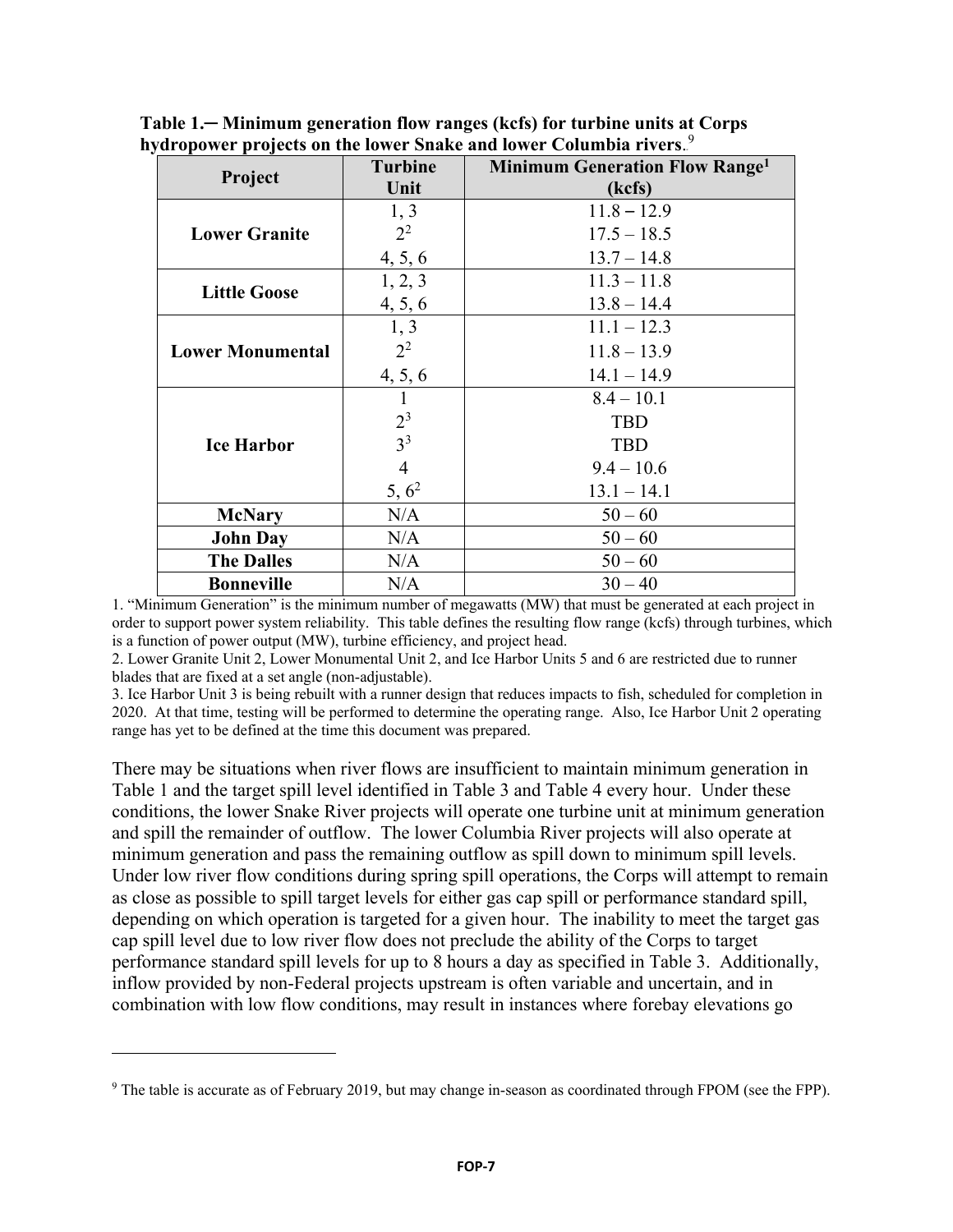outside of the restricted operating ranges for Snake River and Columbia projects described in Section 4.6.<sup>10</sup>

## **4.3.2. Navigation Lock Operation During Low Flows**

At projects that have a target spill level that is a percentage of total outflow, emptying the navigation lock during low flow conditions may temporarily result in a reduced percentage of outflow that is reported as spill. During this time, the spill rate remains constant, but the spill reported as a percent of total outflow may be temporarily reduced below the target percentage. This occurs because the volume of water needed to empty the navigation lock during periods of low flow is a greater percentage of the total project outflow than during periods of higher flow.

## **4.3.3. Low Flow Operation at Little Goose**

At Little Goose Dam, when daily average flow in the lower Snake River is  $\leq 32$  kcfs, achieving 30% spill would require switching powerhouse operations between operating two units at the low end of the  $\pm 1\%$  of peak efficiency range to operating one unit at the high end of the  $\pm 1\%$  of peak efficiency range. This operation, in combination with constant inflow from Lower Granite Dam, often makes it difficult to achieve the FOP prescribed spill level downstream at Lower Monumental Dam and to also maintain minimum operating pool (MOP) operations. During low flow periods ( $\leq$  32 kcfs), Little Goose spill operations will transition from 30% to a constant spill level of approximately 7-11 kcfs to help stabilize Little Goose outflow, meet Lower Monumental target spill levels, and maintain MOP elevation at Little Goose. The constant spill level will be based on the previous day's average total project outflow, as follows: 11 kcfs when total outflow is 28.0 to 32.0 kcfs, 9 kcfs when total outflow is 24.0 to 27.9 kcfs, and 7 kcfs when total outflow is  $\leq$  23.9 kcfs.

## **Operations for Transmission System Reliability**

 $\overline{a}$ 

In managing the fish passage spill operations, the Corps and BPA plan to allocate generation and spill at the eight Corps projects on the lower Columbia and Snake rivers in accordance with the 2019 FOP. Periodically, to ensure the reliability of the transmission system when system conditions warrant, it is necessary to increase or decrease the amount of water flowing through a project's turbines and spillbays at one or more of these projects.

Consistent with past practice, if any of the transmission system conditions listed below are present and can be alleviated by temporarily modifying generation levels at one or more federal projects, the Action Agencies will adjust generation and spill levels to avoid the transmission system impact. These events could result in actual spill being temporarily higher or lower than the target fish passage spill level. Such events may occur coincident with the transmission system event or in subsequent hour(s) should the event impact water balance at a specific hydro project or river reach. The Corps and BPA will work to restore conditions to support target spill operations as soon as practicable. These actions are taken to minimize the risk and/or scope of a

<sup>&</sup>lt;sup>10</sup> Lower Snake River projects operate within the minimum operating pool (MOP) range during fish passage season (Table 2).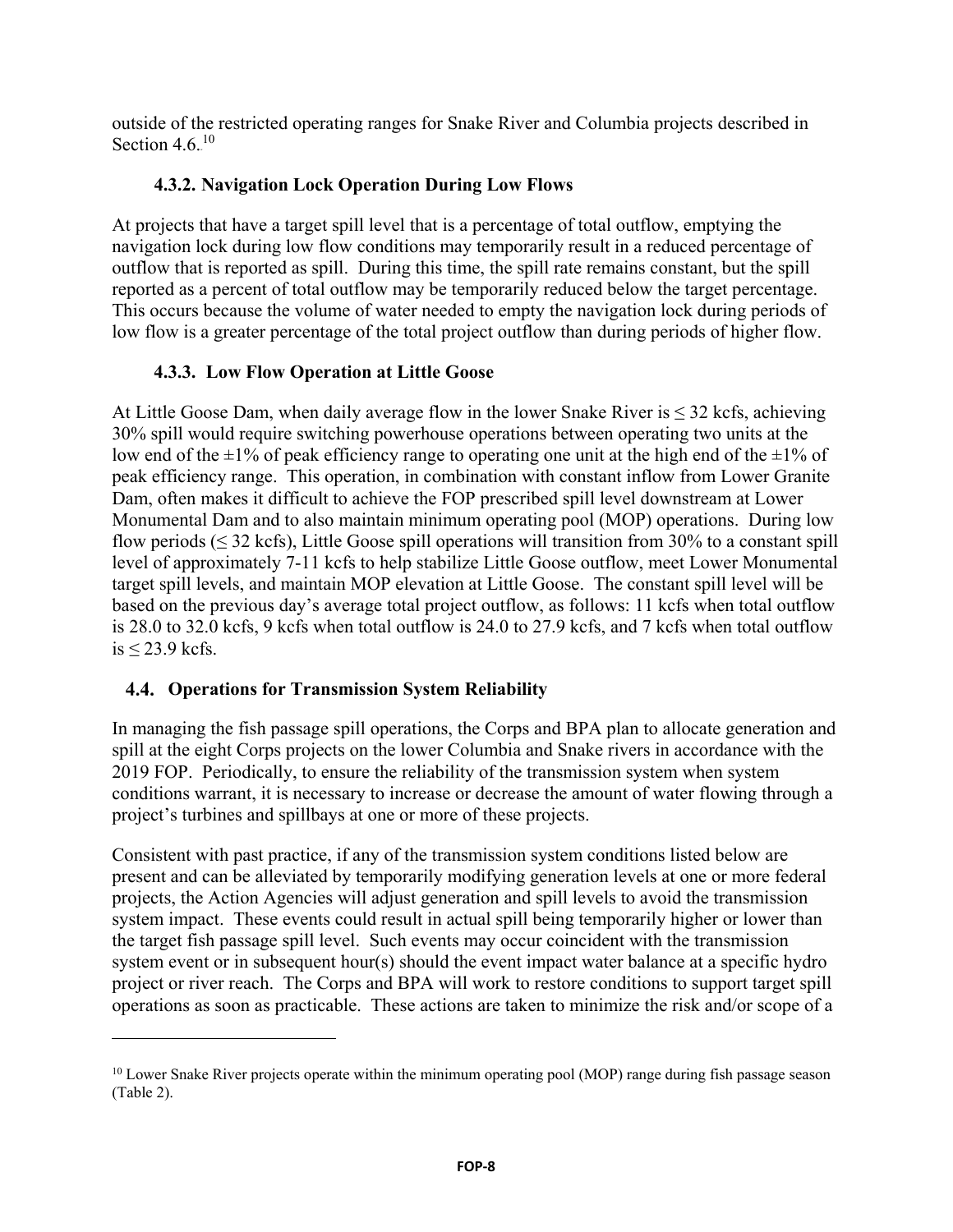transmission system emergency and will be reported in the monthly FOP Implementation Report (see section 8 below).

## **4.4.1. Standard Operations for Transmission Reliability**

Consistent with past practice, the Action Agencies manage the fourteen Columbia River System projects to be prepared to provide electric reliability support as follows:

- 1. Ensuring sufficient range of generation capability is available to provide the BPA balancing authority.<sup>11</sup> area with contingency reserves required by North American Electric Reliability Corporation (NERC) and Western Electricity Coordination Council (WECC) reliability standards.<sup>12</sup>
- 2. Ensuring generation is available to increase or decrease in order to balance load and generation within the BPA balancing authority area to support reliability.
- 3. Ensuring enough generating units are online and have sufficient capability to increase or decrease generation to meet the BPA balancing authority area frequency response obligations, consistent with reliability standard requirements.
- 4. Ensuring that there is generation operating at projects in specific locations sufficient for arming for Remedial Action Schemes (RAS).<sup>13</sup> RAS schemes allow the transmission system to automatically respond to unplanned events on the power system by immediately dropping or reducing generation at those specified locations.
- 5. Maintaining minimum generation levels (see Table 1) at generators in specific locations to maintain correct voltage levels on the power system to ensure reliability.
- 6. Maintaining enough generation units online in diverse locations on the electrical grid to ensure system stability through rotating inertia.

## **4.4.2. Contingency Operations for Transmission Reliability**

 $\overline{a}$ 

If the routine reliability tools described above are insufficient to resolve the transmission condition, the Action Agencies will implement the preemptive actions detailed in the Power System Emergency Action Plan (Attachment 1 to the TMT Emergency Protocols referenced in section 4.2 above) if time permits. Where necessary, the fourteen Columbia River System projects will be called upon to relieve the following conditions:

1. Increasing or decreasing generation at projects (redispatch) in specific geographic locations to relieve heavily loaded transmission lines if required by system conditions.

 $11$  A balancing authority is the responsible entity that maintains load-interchange-generation balance within a Balancing Authority Area, and supports interconnection frequency in real time. Balancing authority area is the collection of generation, transmission, and loads within the metered boundaries of the designated balancing authority. The balancing authority maintains load-resource balance within this area.

<sup>&</sup>lt;sup>12</sup> The Federal Energy Regulatory Commission has certified the NERC as the Electric Reliability Organization responsible for establishing and enforcing national reliability standards. NERC has delegated some of its authority to the WECC as the regional entity responsible for monitoring reliability standards compliance and enforcement in the Western Interconnection.

<sup>&</sup>lt;sup>13</sup> Remedial Action Schemes are sets of automatic control circuits that switch various types of power system components on or off in response to disturbances on the interconnected transmission system.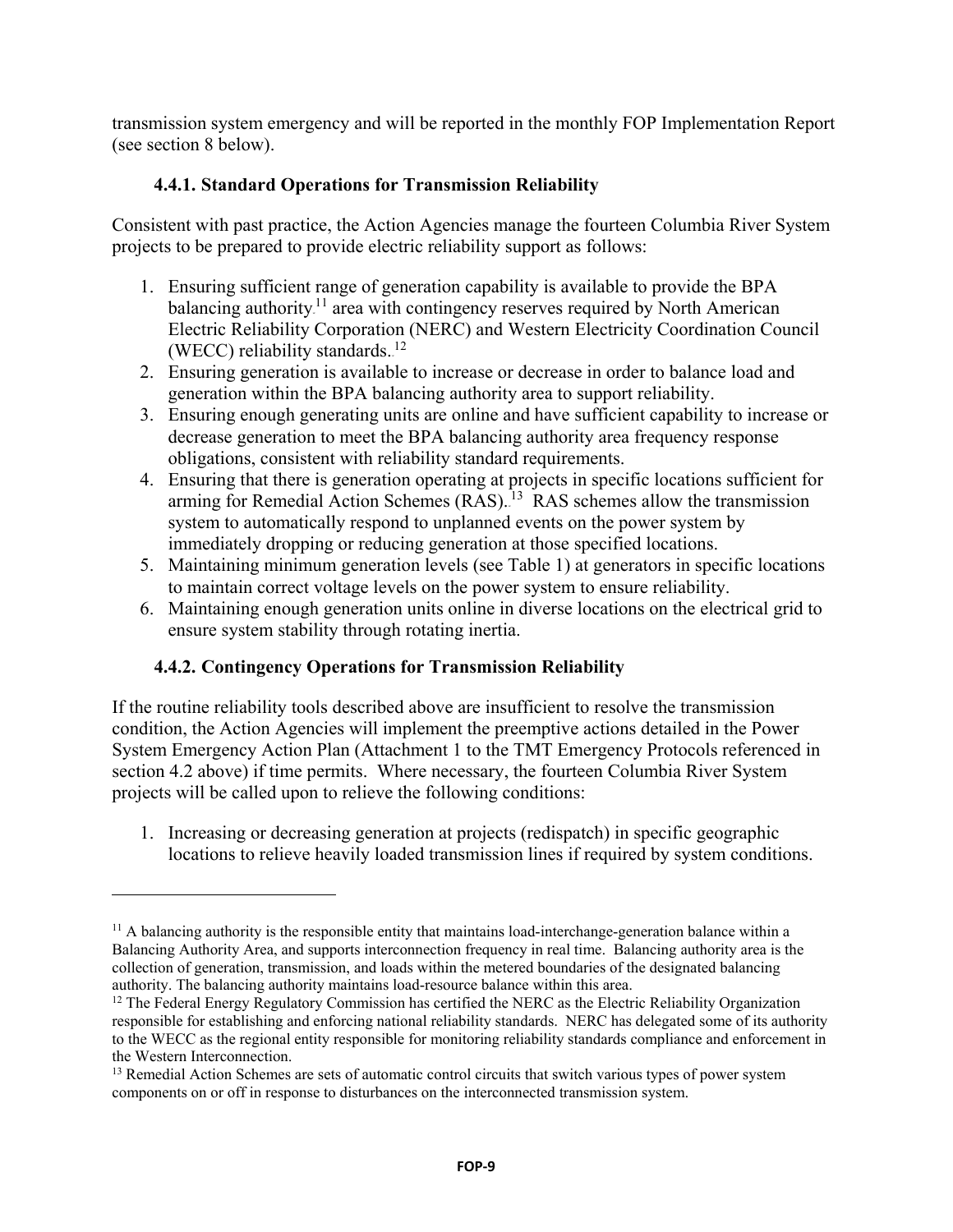This includes adjusting generation that flows over specific transmission facilities in order to keep flows over those paths within the requirements of NERC and WECC reliability standards.

- 2. Increasing or decreasing generation to ensure transmission system stability and/or reliable load service in local areas under specific system conditions. For example, increasing generation at Ice Harbor Dam to support transmission stability, including providing load service to the Tri-Cities area of Washington, when system conditions require.
- 3. Responding to unanticipated significant events, including NERC Energy Emergency Alerts or other system emergencies, consistent with the Power System Emergency Action Plan included as Attachment 1 to the TMT Emergency Protocols.
- 4. Other unanticipated significant events (e.g. fires, earthquakes, etc.).

These actions will be implemented consistent with the TMT Emergency Protocols (see section 4.2 above).

# **Turbine Unit Testing for Maintenance**

Turbine units may be operationally tested prior to maintenance and prior to return to service for up to 60 minutes by running the unit at speed no load, various loads within the  $\pm 1\%$  of peak efficiency range, and, if necessary, up to full load, to allow for measurements and testing. Testing of a unit under maintenance is in addition to a unit operating at minimum generation required for power system reliability. Testing may deviate from unit operating priorities specified in FPP Chapters 2-9 and may use water that would otherwise be used for spill if the unit operating for reliability is at the bottom of the  $\pm 1\%$  of peak efficiency range. Water will be used from the powerhouse outflow allocation if possible, and water diverted from spill for operational testing will be minimized. The Corps coordinates this testing with the region through FPOM. Unit outages for required maintenance are described in FPP Appendix A. Maintenance dates are subject to change.

## **Navigation Safety**

 $\overline{a}$ 

Short-term adjustments in spill or MOP may be required at any of the fish passage projects to address navigation safety concerns.<sup>14</sup> This may include changes in spill patterns, reductions in spill, short-term spill curtailment, or operating above MOP.

The 2019-2021 Spill Operation Agreement and the 2019 BiOp describe MOP at the lower Snake River projects as a 1.5-foot range above the minimum forebay elevation (Table 2). The term "MOP+1.5" was previously used to describe this operation that is intended to provide 1.0 foot of actual operational range with a 0.5 foot buffer. In order to clearly communicate the implementation of this operation, the term "MOP" will refer to the 1.5-foot operating range above the minimum forebay elevation at the lower Snake River projects (i.e., "MOP" is a 1.5 foot operating range).

<sup>&</sup>lt;sup>14</sup> The Corps conducts annual surveys to assess sedimentation in the reservoirs and under certain conditions. To ensure safe navigation, there may be a need to operate the pools above the MOP range.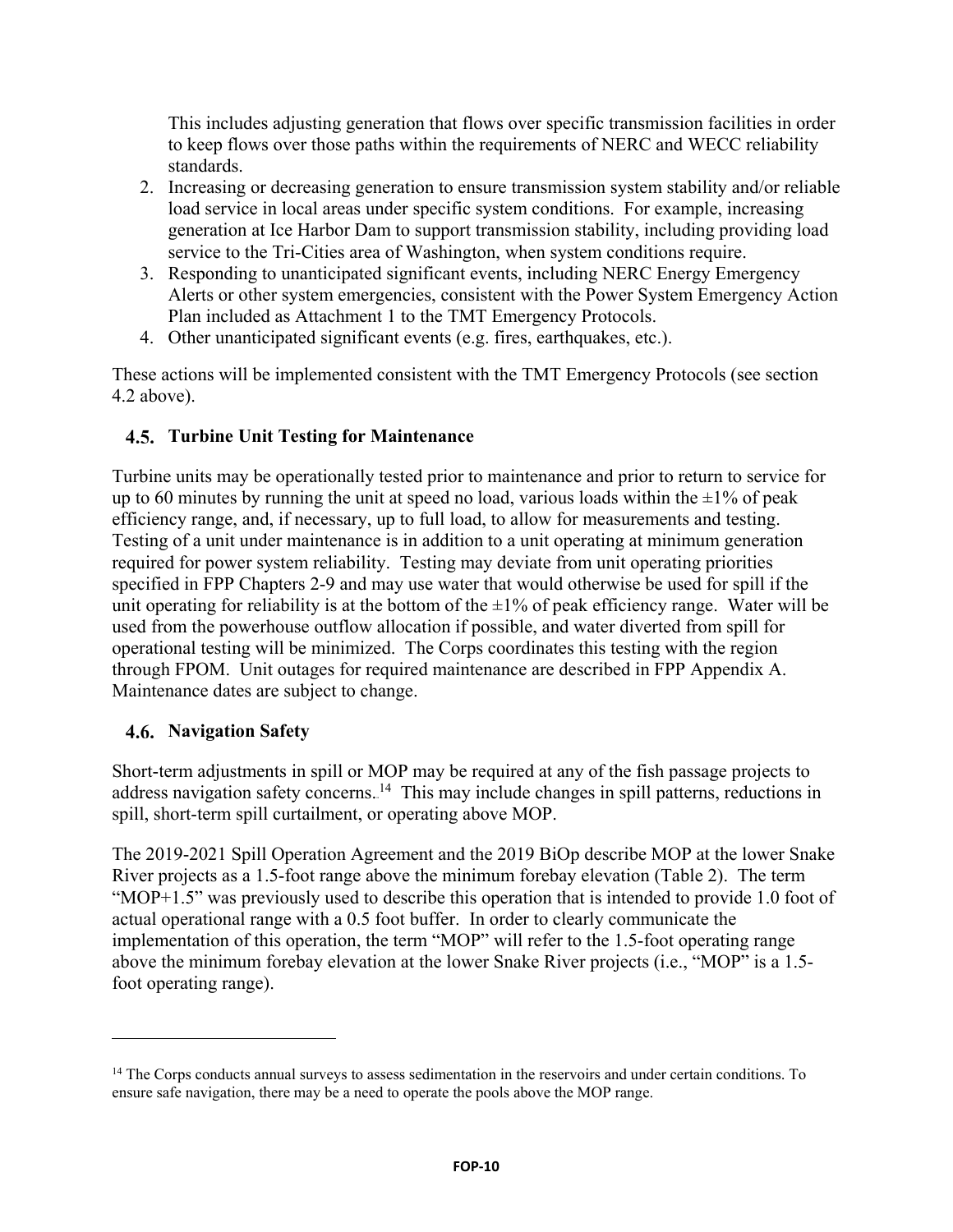| Project          | <b>Normal Operating</b><br>Elevation Range $(ft)^2$ |                | <b>MOP Elevation Range (ft)</b> <sup>3</sup> |                |
|------------------|-----------------------------------------------------|----------------|----------------------------------------------|----------------|
|                  | <b>Minimum</b>                                      | <b>Maximum</b> | <b>Minimum</b>                               | <b>Maximum</b> |
| Lower Granite    | 733.0                                               | 738.0          | 733.0                                        | 734.5          |
| Little Goose     | 633.0                                               | 638.0          | 633.0                                        | 634.5          |
| Lower Monumental | 537.0                                               | 540.0          | 537.0                                        | 538.5          |
| Ice Harbor       | 437.0                                               | 440.0          | 437.0                                        | 438.5          |

**Table 2.─ Normal and minimum operating pool (MOP) elevation ranges for lower Snake River projects1 .**

1. MOP elevations provided in feet above mean sea level (NGVD29).

2. September 1 – April 2.

3. April 3 – August 31.

Potential in-season adjustments to MOP, if necessary, will be an expanded forebay operating range (Expanded MOP), raised minimum forebay elevation (Raised MOP), or a variable forebay operating range (Variable MOP), as described below.

**Expanded MOP:** If the 1.5-foot MOP range is insufficient to maintain navigation safety, the range will be expanded (e.g., to 2 feet). For instance, some flow conditions may require a 2-foot forebay operating range at Ice Harbor in order to provide safe conditions for barge traffic at the Ice Harbor forebay navigation lock exit. These adjustments may be necessary for both commercial traffic and fish transport barges. Using Ice Harbor as an example, this type of adjustment would be described as "2-foot expanded MOP (437.0-439.0 feet)".

**Raised MOP:** If the minimum forebay elevation is insufficient to maintain navigation safety, the 1.5-foot MOP range will be raised as necessary. Adjustments in MOP operations have been necessary at several fish passage projects, typically during low flow conditions. For instance, unsteady or low flow at Little Goose and Ice Harbor dams (approximately 50 kcfs or less) may impact reservoir elevations and cause inadequate navigation depths at the downstream entrances to the Lower Granite and Lower Monumental navigation locks, respectively. Adjustments up to 1.5 feet above the minimum pool elevations at Little Goose and Ice Harbor may be necessary to accommodate safe entrance to the upstream navigation locks at Lower Granite and Lower Monumental dams. Using Little Goose as an example, this type of adjustment would be described as "1.5-foot raised MOP (634.5-636.0 feet)".

**Variable MOP:** Due to sediment deposition in the confluence area of the lower Snake and Clearwater rivers near Lewiston, Idaho, the Corps began implementing a "variable MOP" operation at Lower Granite Dam in April 2018 to provide the required federal navigation channel depth of 14 feet. This operation will continue during the 2019 fish passage season (and/or until maintenance dredging occurs) with a 1.5-foot range above the minimum forebay elevation based on inflow to Lower Granite. At high flows  $(≥ 120 \text{ kcfs})$ , the required navigation channel depth is able to be maintained with Lower Granite operating in the MOP range of 733.0-734.5 feet. However, at flows below 120 kcfs, the Lower Granite forebay must be operated progressively higher in order to maintain the navigation channel depth, as follows: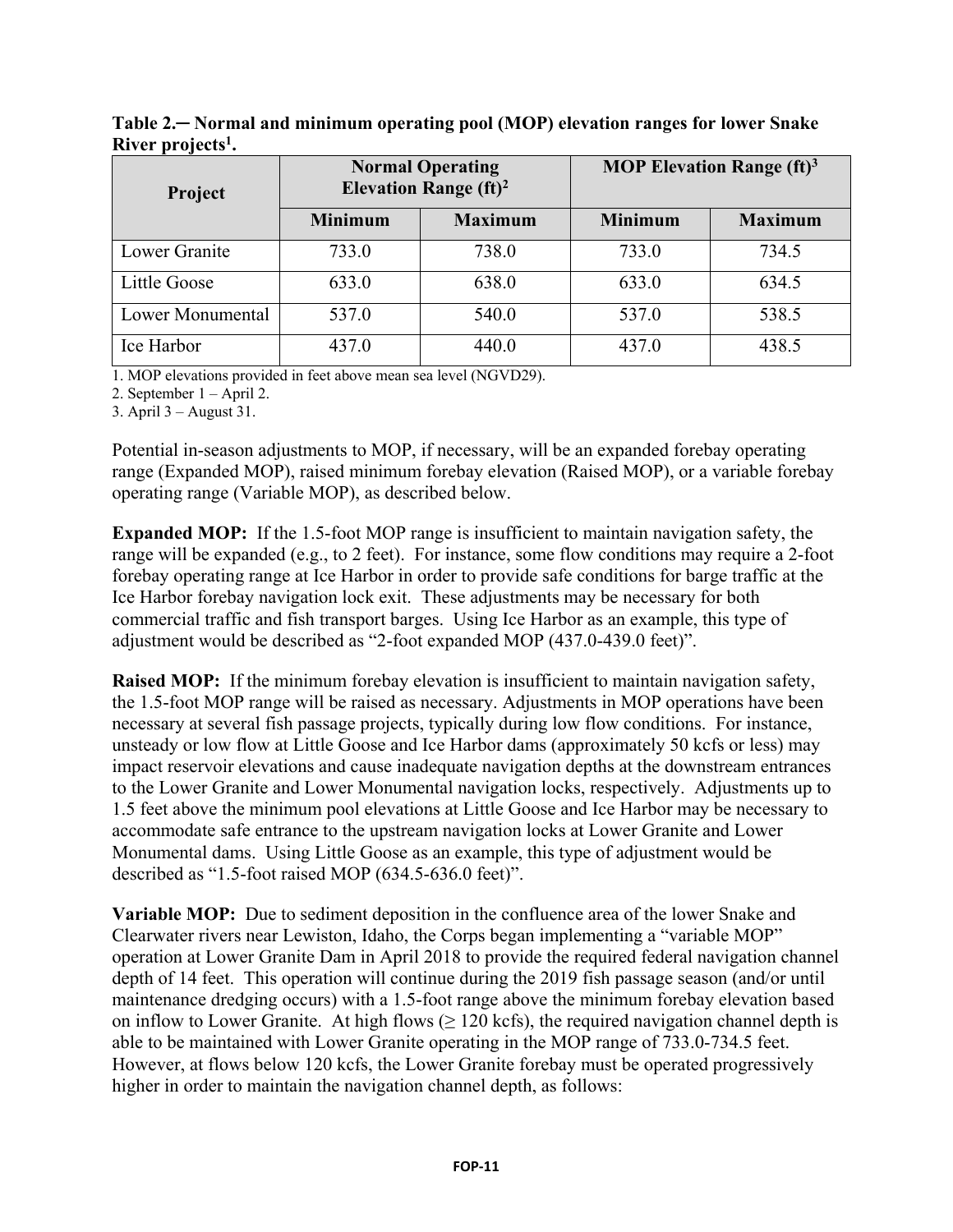- Inflow 80-119 kcfs = Lower Granite forebay operating range  $734.0$ - $735.5$  feet (1-foot raised MOP);
- Inflow 50-79 kcfs = Lower Granite forebay operating range  $734.5$ -736.0 feet (1.5-foot raised MOP);
- Inflow below 50 kcfs = Lower Granite forebay operating range  $735.0-736.5$  feet (2-foot raised MOP).

**Spill Adjustments:** High spill levels may create unsafe hydraulic conditions for commercial, non-commercial, and fish transportation barges entering and exiting the tailrace and/or while moored at the fish transport loading facility. Under these conditions, spill may be reduced temporarily as necessary to maintain safe navigation conditions for commercial, noncommercial, or fish transportation barges, which may result in temporarily filling the pool above the MOP range, depending on river flow.

# **5. JUVENILE FISH TRANSPORTATION PROGRAM**

The best available information will be considered in the Corps' implementation of the juvenile fish transportation program operations at the Snake River collector projects in 2019. Should regional sovereigns recommend adjustments in transportation start dates that differ from those stated herein, the Corps will use the existing regional adaptive management process to make a determination on recommended operational adjustments.

The following describes the proposed transportation operations for the lower Snake River projects. Detailed descriptions of project and transport facility operations to implement the juvenile fish transportation program are contained in the FPP Appendix B.

# **Lower Snake River Dams – Transport Operation and Timing**

Transportation will be initiated at Lower Granite, Little Goose, and Lower Monumental dams on April 24 (collection starting on April 23) or as coordinated through the Technical Management Team (TMT), FPOM, and the Regional Implementation Oversight Group (RIOG), but begin no later than May 1. Barging of fish will begin the following day after fish collection and collected juvenile fish will be transported from each facility on a daily or every-other-day basis (depending on the number of fish) throughout the migration season. Transportation operations will be carried out at each project in accordance with all relevant FPP operating criteria. Transportation and spill operations may be adjusted due to research, conditions at fish collection facilities (e.g., overcrowding or temperature extremes), or through the adaptive management process with FPOM and/or TMT (e.g., to respond to expected environmental conditions, to respond to recent transport vs in-river research results, to better match juvenile outmigration, or to achieve/maintain performance standards).

# **Transport Research – Seasonal Effects of Transport**

An ongoing annual study will be conducted again in 2019 to determine seasonal effects of transporting fish from the Snake River to optimize a transportation strategy. At Lower Granite, fish will be collected for this study starting on April 2, with marking beginning on April 3.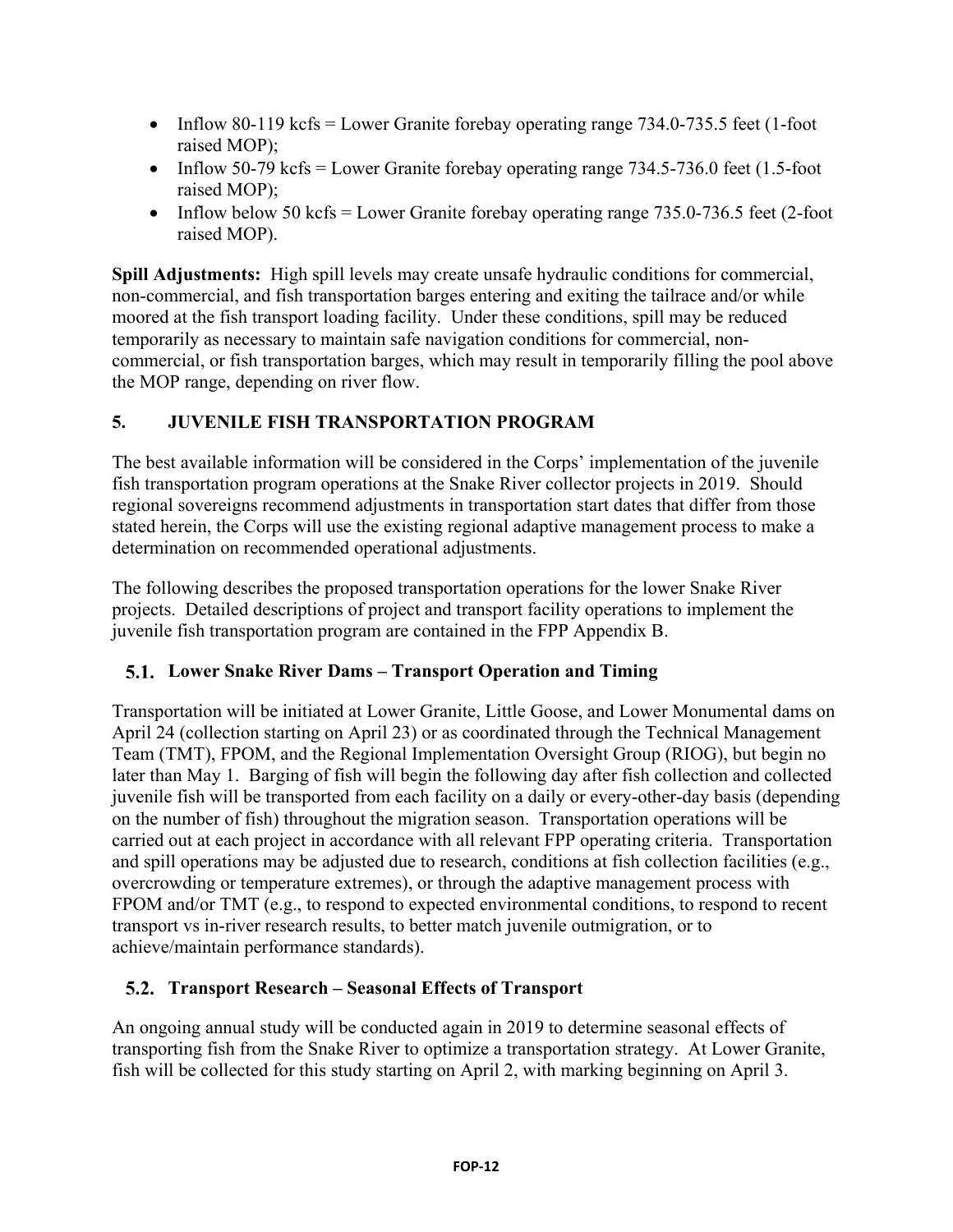Depending on the number of fish available, fish will be collected 1-2 days each week with tagging occurring on the day following collection. A barge will leave each Thursday morning with all fish collected during the previous 1-3 days. By barging all fish (minus the in-river group) during 1 to 3 days of collection, barge densities will be maintained at a level similar to what would occur under normal transport operations that time of year. This pattern will occur in the weeks preceding general transportation and will be incorporated into general transportation once that operation begins. The desired transported sample size is 6,000 wild Chinook, 4,000- 6,000 wild steelhead, and 4,000-6,000 hatchery steelhead weekly for approximately eight weeks.

#### **6. 2019 SPRING FISH PASSAGE SPILL OPERATIONS**

Spring spill operations will occur April 3–June 20 at the four lower Snake River projects, and April 10–June 15 at the four lower Columbia River projects. The Corps will initiate spill at 0001 hours, or shortly after midnight, at each of the projects on the start date. Target spill levels for spring 2019 at each project are defined in Table 3.

| <b>PROJECT</b>   | <b>GAS CAP SPILL</b><br>$(16 \text{ hours per day})^{1, 2, 3, 5}$ | PERFORMANCE STANDARD SPILL<br>(8 hours per day) <sup>2, 4, 5</sup> |
|------------------|-------------------------------------------------------------------|--------------------------------------------------------------------|
| Lower Granite    | 120% Gas Cap                                                      | 20 kcfs                                                            |
| Little Goose     | 120% Gas Cap                                                      | 30%                                                                |
| Lower Monumental | 120% Gas Cap<br>(uniform spill pattern)                           | 30 kcfs<br>(bulk spill pattern)                                    |
| Ice Harbor       | 120% Gas Cap                                                      | 30%                                                                |
| McNary           | 120% Gas Cap                                                      | 48%                                                                |
| John Day         | 120% Gas Cap                                                      | 32%                                                                |
| The Dalles       | $120\%$ Gas Cap <sup>6</sup>                                      | 40%                                                                |
| Bonneville       | 120% Gas Cap <sup>7</sup>                                         | $100$ kcfs                                                         |

**Table 3.─ Summary of 2019 spring target spill levels at lower Snake River and lower Columbia River projects.**

1. Uncertainty remains about how the system will respond to these new operations, therefore existing adaptive management processes will be employed to help address any unintended consequences that may arise in-season as a result of implementing these proposed spill operations.

2. Spill may be temporarily reduced at any project if necessary to ensure navigation safety or transmission reliability.

3. 120% Gas Cap spill is spill to the maximum level that meets, but does not exceed, the TDG criteria allowed under state laws.

4. The 8 hours of Performance Standard spill will occur in up to two blocks per calendar day, an am block and a pm block. An am block is defined as beginning in the am (but may end in the pm) and a pm block is defined as beginning in the pm (but may end in the am). Only Little Goose would be set to at least 4 hours in the am (beginning near dawn and not to exceed 5 hours in the am) and no more than 4 hours in the pm (generally near dusk) to help with adult passage issues. All other projects could spill up to 5 hours of performance standard spill either in the am or pm time period with the remaining hours occurring in the alternate time period (not to exceed 8 hours in a day).

5. No ponding above current Snake River MOP/John Day MIP assumptions (to provide a 1-ft. useable range and a 1.5-ft. useable range, respectively).

6. Spill to the 120% Gas Cap restricted to spillbays 1-8 (within the spillwall) when river flow is  $\leq$  350 kcfs.

7. Spill to the 120% Gas Cap, not to exceed 150 kcfs.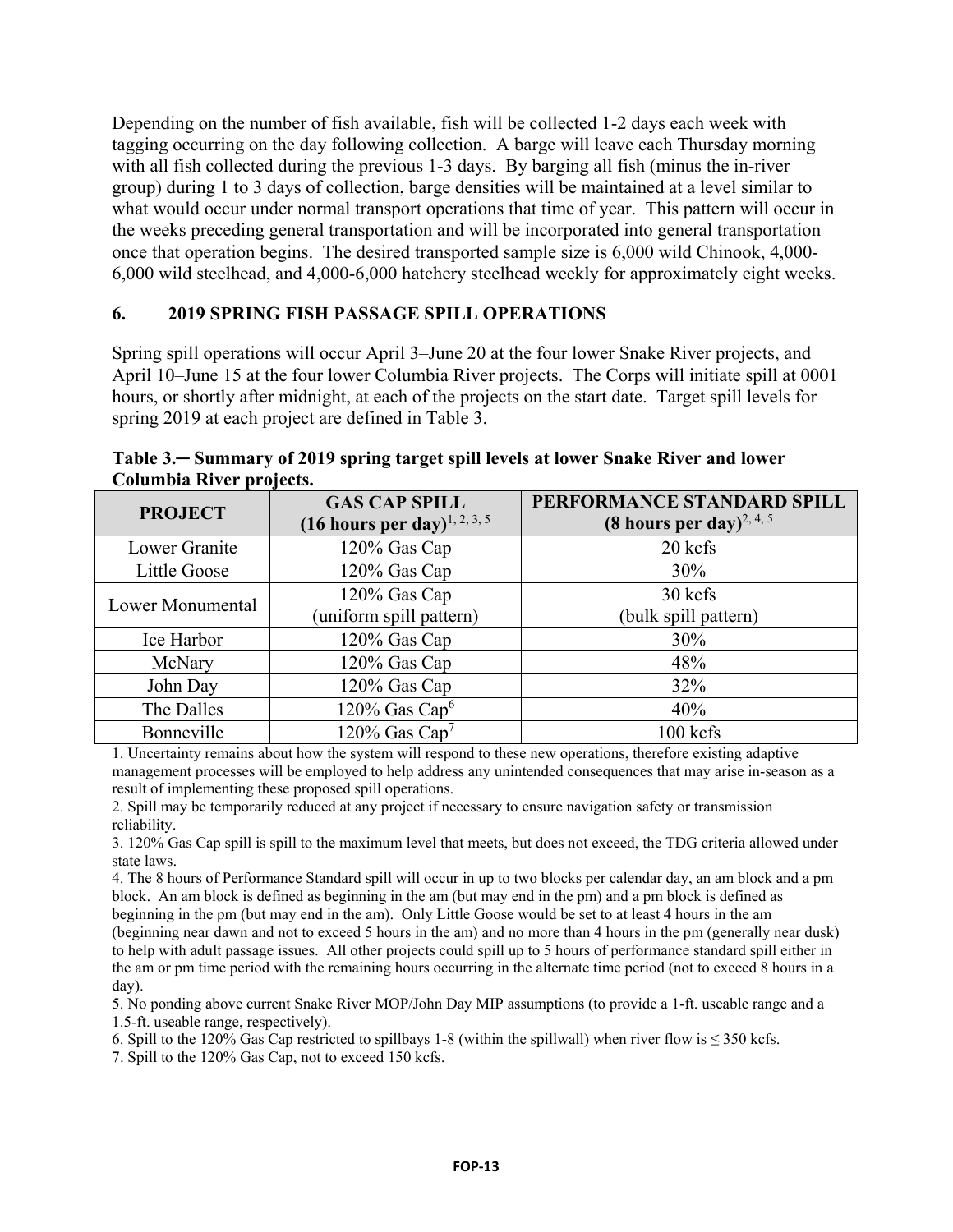## **7. 2019 SUMMER FISH PASSAGE SPILL OPERATIONS**

Summer spill operations will occur June 21–August 31 at the four lower Snake River projects, and June 16–August 31 at the four lower Columbia River projects. The Corps will initiate spill at 0001 hours, or shortly after midnight, at each of the projects on the start date. Target spill levels for summer 2019 at each project are defined in Table 4.

| Table 4. Summary of 2019 summer target spill levels at lower Snake River and lower |  |
|------------------------------------------------------------------------------------|--|
| Columbia River projects.                                                           |  |

| <b>PROJECT</b>          | 2019 SUMMER SPILL <sup>1</sup><br>$(24 \text{ hrs/day})$ |
|-------------------------|----------------------------------------------------------|
| Lower Granite           | 18 kcfs                                                  |
| Little Goose            | 30%                                                      |
| <b>Lower Monumental</b> | 17 kcfs                                                  |
| Ice Harbor              | 30%                                                      |
| McNary                  | 57%                                                      |
| John Day                | 35%                                                      |
| The Dalles              | 40%                                                      |
| Bonneville              | 95 kcfs                                                  |

1. Spill may be temporarily reduced below the FOP target summer spill level at any project if necessary to ensure navigation safety or transmission reliability, or to avoid exceeding State TDG standards.

#### **8. PROJECT-SPECIFIC OPERATIONS**

The following sections describe 2019 spill operations for each project. The Corps will implement established spill patterns for all projects as described in the FPP.

## **Lower Granite Dam**

**8.1.1. Spring Spill April 3–June 20 (Table 3)**: Gas Cap (see section 2.1), 16 hours/day, and 20 kcfs for up to 8 hours/day.

**8.1.2. Summer Spill June 21–August 31 (Table 4)**: 18 kcfs, 24 hours/day.

**8.1.3. Operational Considerations**: None for 2019.

## **Little Goose Dam**

**8.2.1. Spring Spill April 3–June 20 (Table 3):** Gas Cap (see section 2.1), 16 hours/day, and 30%, 8 hours/day.

**8.2.2. Summer Spill June 21–August 31 (Table 4):** 30% (unless adjusted to a constant spill level during low flows per section 4.3.3), 24 hours/day.

## **8.2.3. Operational Considerations:**

 $\circ$  When river flow is  $\leq$  32 kcfs, the project cannot maintain 30% spill. Therefore, the project will transition to constant spill of 7-11 kcfs, as described in section 4.3.3.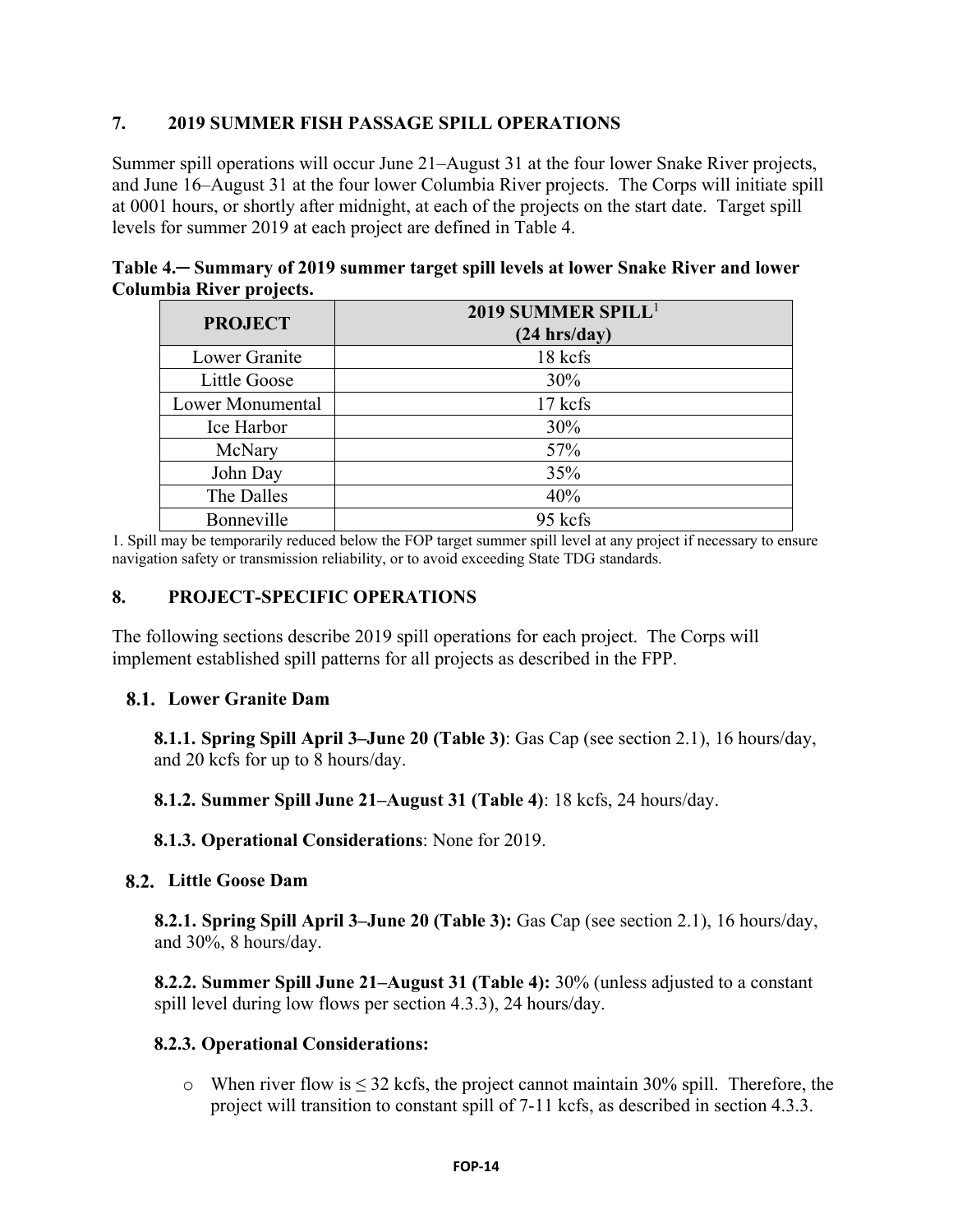o During summer spill when the spillway weir is closed and project outflow is less than or equal to 38 kcfs, actual hourly average spill levels at Little Goose may range up to ±4% according to the spill pattern Table LGS-10 in FPP Chapter 8.

## **Lower Monumental Dam**

**8.3.1. Spring Spill April 3–June 20 (Table 3):** Gas Cap (see section 2.1) using the uniform spill pattern, 16 hours/day, and 30 kcfs using the bulk spill pattern for up to 8 hours/day.

**8.3.2. Summer Spill June 21–August 31 (Table 4):** 17 kcfs, 24 hours/day.

**8.3.3. Operational Considerations:** Transit of the juvenile fish barge across the Lower Monumental tailrace, docking, and departure from the collection facility, may require a reduction in spill below the target spill level for safety concerns. The towboat captain may request spill be reduced or eliminated during transit. During juvenile fish loading operations, spill is typically reduced to 15 kcfs, but can be reduced further if necessary for safety reasons. Barge loading duration can be up to 3.5 hours. Reducing spill may cause the Lower Monumental pool to briefly operate outside of MOP elevations.<sup>15</sup>

## **8.4.** Ice Harbor Dam

**8.4.1. Spring Spill April 3–June 20 (Table 3):** Gas Cap (see section 2.1), 16 hours/day, and 30% for up to 8 hours/day.

**8.4.2. Summer Spill June 21–August 31 (Table 4):** 30%, 24 hours/day

**8.4.3. Operational Considerations**: None for 2019.

# **McNary Dam**

 $\overline{a}$ 

**8.5.1. Spring Spill April 10–June 15 (Table 3):** Gas Cap (see section 2.1), 16 hours/day, and 48% for up to 8 hours/day. A spillway weir will be operated in both spillbay 19 and spillbay 20 for the period April 10 through June 7. As in past years, both spillway weirs will be removed from service on June 8 (or next business day as coordinated through the FPOM) for the benefit of subyearling Chinook. This operational change will be coordinated through the FPOM. Temporary spill pattern changes to allow removal of the spillway weirs will occur; however spill will continue at the target level defined in Table 3 during removal of the spillway weirs using the spill pattern in FPP Table MCN-10. Following removal of the spillway weirs, the spill pattern in Table MCN-9 in FPP Chapter 5 will be used for the remainder of the spring and summer.

<sup>&</sup>lt;sup>15</sup> With spill levels in spring 2019 targeting the gas cap for at least 16 hours/day, reducing spill at Lower Monumental for long durations could pose problems for staying within MOP at Ice Harbor Dam, the next downstream project.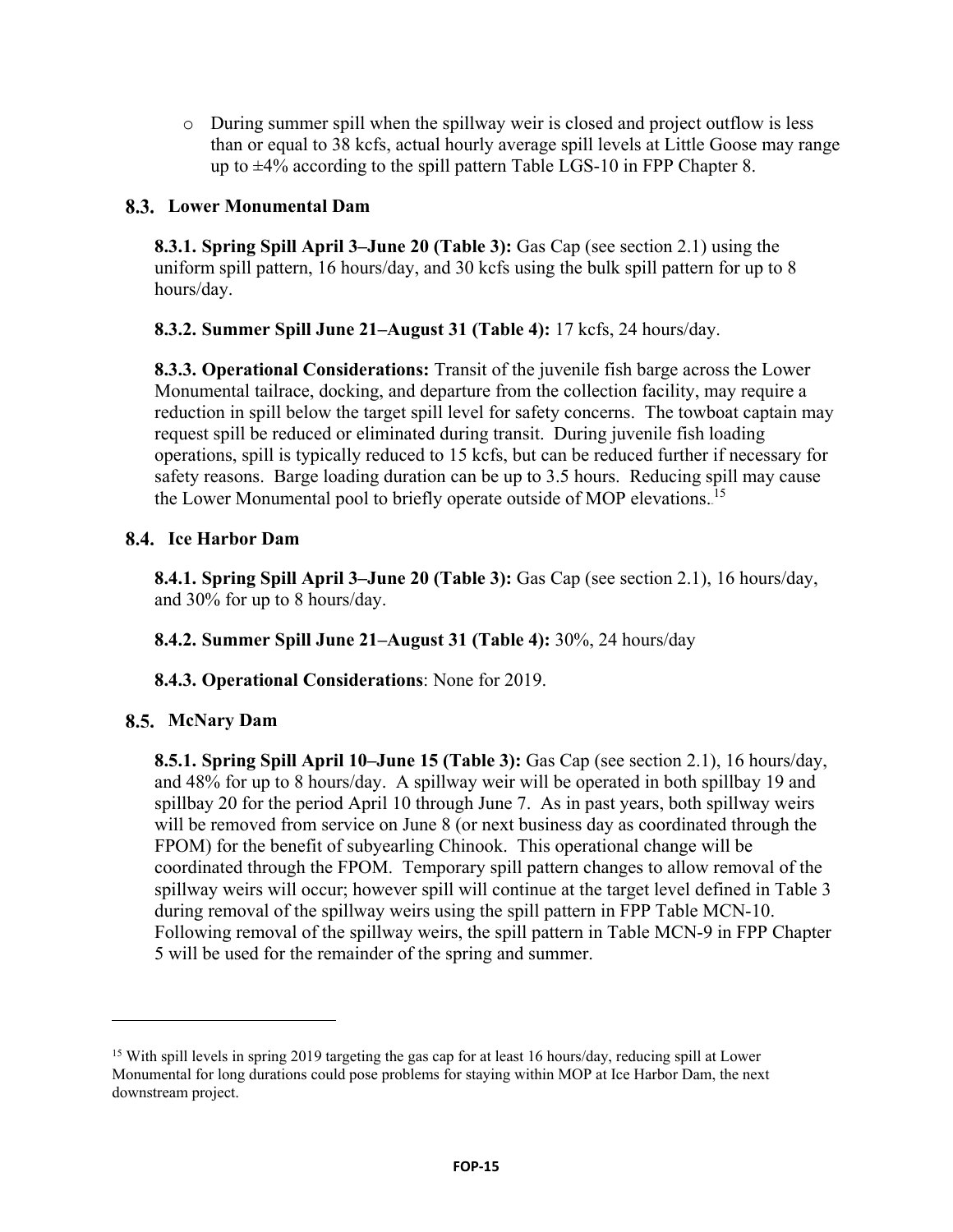**8.5.2. Summer Spill June 16–August 31 (Table 4):** 57%, 24 hours/day, without spillway weirs (removed in early June).

## **8.5.3. Operational Considerations:** None for 2019.

#### **John Day Dam**

**8.6.1. Spring Spill April 10–June 15 (Table 3):** Gas Cap (see section 2.1), 16 hours/day, and 32% for up to 8 hours/day.

**8.6.2. Summer Spill June 16–August 31 (Table 4):** 35%, 24 hours/day.

#### **8.6.3. Operational Considerations:** None for 2019.

#### **8.7.** The Dalles

**8.7.1. Spring Spill April 10–June 15 (Table 3):** Gas Cap (see section 2.1), 16 hours/day, and 40% for up to 8 hours/day.

**8.7.2. Summer Spill June 16–August 31 (Table 4):** 40%, 24 hours/day.

#### **8.7.3. Operational Considerations:**

- $\circ$  Actual hourly average spill levels at The Dalles may range up to  $\pm 3$  kcfs according to the spill pattern tables in FPP Chapter 3.
- o Gas cap spill will be contained within spillbays 1-8 (within the spillwall) at river flow  $\leq$ 350 kcfs.
- o Spill bays 9, 10, 11, 13, 16, 18, 19, and 23 are operationally restricted due to wire rope, structural and concrete erosion concerns.

#### **Bonneville Dam**

**8.8.1. Spring Spill April 10–June 15 (Table 3):** Gas Cap (see section 2.1), 16 hours/day, and 100 kcfs for up to 8 hours/day.

**8.8.2. Summer Spill June 16–August 31 (Table 4):** 95 kcfs, 24 hours/day.

## **8.8.3. Operational Considerations:**

- o Maximum fish passage spill level is 150 kcfs. This constraint is based on physical model observations indicating an increased incidence of rock deposition into the spillway stilling basin at spill  $\geq$  150 kcfs, which has caused erosion to the structure in the past.
- o Minimum spill level is 50 kcfs; however, as observed in past years, to provide acceptable juvenile fish egress conditions in the tailrace under extreme low flow conditions, lower spill levels may be considered and coordinated through the TMT and/or FPOM.
- $\circ$  Actual hourly average spill levels at Bonneville Dam may range up to  $\pm 3$  kcfs according to spill pattern tables in FPP Chapter 2.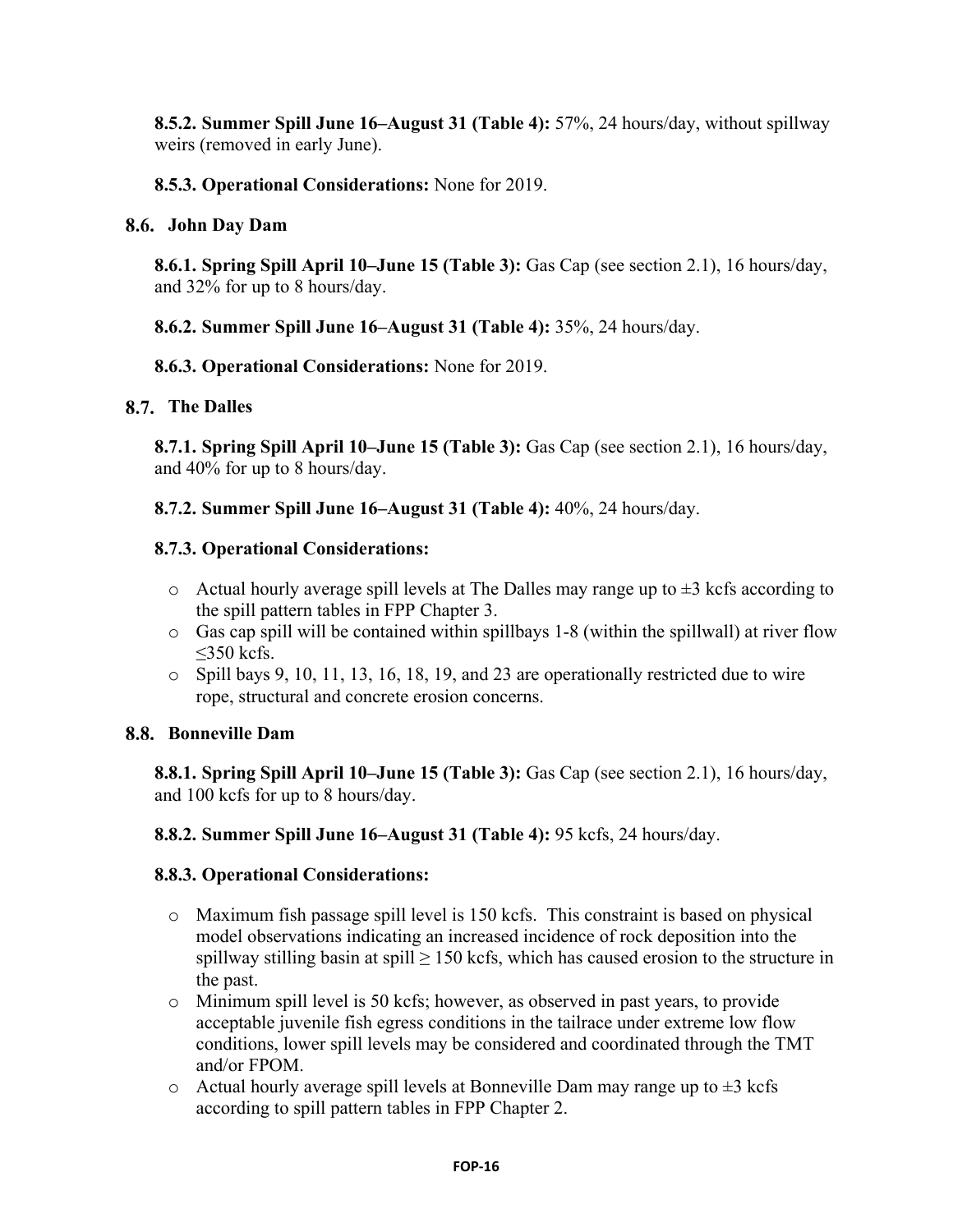# **9. FOP IMPLEMENTATION REPORTING**

The Corps posts monthly FOP Implementation Reports on the following website: [http://pweb.crohms.org/tmt/documents/FOP\\_Implementation\\_Reports/.](http://pweb.crohms.org/tmt/documents/FOP_Implementation_Reports/) The updates will include monthly project plots containing the following information:

- total flow: the total hourly river flow rate;
- generation flow: the hourly flow through the powerhouse units;
- target spill: the spill target for that hour (Tables  $3, 4$ );
- adjusted spill: the hourly spill level that can be achieved taking into consideration that spill may vary as a function of total river flow, forebay elevation, and generator capacity, and is subject to routine operational adjustments that limit the ability to spill to the target spill (see section 4.1);
- actual spill: the hourly flow over the spillway; and,
- resultant 12-hour average TDG for the tailwater at each project.

The reports will also provide information on operational adjustments that arise as a result of the spill program (e.g., Little Goose adult passage issues), and will address any emergency situations, including spill adjustments for contingency operations for transmission reliability.

The Corps will continue to provide the following data to the public regarding project flow, spill rate, TDG level, and water temperature.

- Hourly flow, generation, and spill quantity data for the lower Snake and Columbia River dams are posted to the following website:
	- o <http://www.nwd-wc.usace.army.mil/report/projdata.htm> (web reports with the most recent 8 days of hourly project data and the current month of daily project data)
	- o <http://pweb.crohms.org/tmt/wq/historical/> (links to historic hourly project data files in .csv format organized by month back to 2004 including temperature and TDG information)
- Water quality data are received via satellite from FMS in the Columbia and Snake rivers every hour, and placed on a Corps public website upon receipt. Hourly TDG and water temperature data are posted to the following websites:
	- o <http://pweb.crohms.org/report/total.html> (web reports with hourly TDG, project outflow and spill for the previous 3 days)
	- o [http://www.nwd-wc.usace.army.mil/ftppub/water\\_quality/tdg/](http://www.nwd-wc.usace.army.mil/ftppub/water_quality/tdg/) (links to historic hourly water quality data files for each FMS including barometric and total gas pressure, TDG and project outflow and spill in csv-format organized by month back to 2005)
	- o Using the hourly TDG readings for each station in the lower Snake and Columbia rivers, the Corps will calculate both the highest 12-hour average TDG levels (Oregon and Washington spring method) and the highest consecutive 12-hour average TDG levels (Washington summer method) on a daily basis. These averages are reported at: [http://www.nwd](http://www.nwd-wc.usace.army.mil/ftppub/water_quality/12hr/)[wc.usace.army.mil/ftppub/water\\_quality/12hr/](http://www.nwd-wc.usace.army.mil/ftppub/water_quality/12hr/)